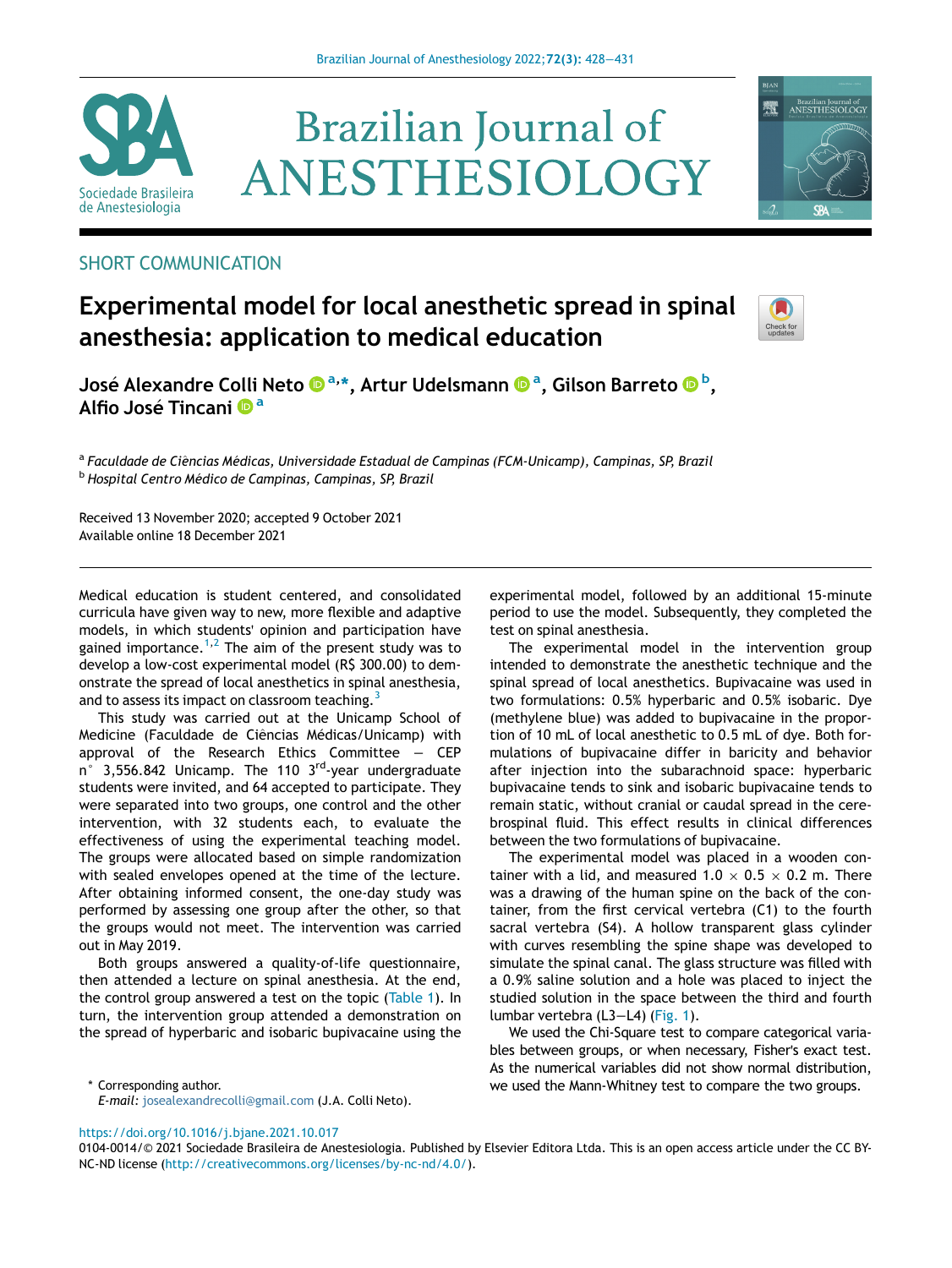#### <span id="page-1-0"></span>Table 1 Spinal anesthesia test.

#### 1. What is the key anatomical landmark for performing spinal anesthesia?

- A) Posterosuperior iliac spine.
- B) Projection of the L5 transverse process.
- C) Point 3 cm lateral to the midline, at the L4 level.
- D) Midpoint between the sacral hiatus and the posterosuperior iliac spine.
- 2. During the assessment of motor blockade in spinal anesthesia, inability to perform flexion of the hip or dorsiflexion of the foot indicates, respectively, spinal root blockade at:
- A) L2 L3 and L4 L5
- B) L1 L2 and L5 S1
- C) L1 L2 and L4 L5
- D) L3 L4 and L5 S1
- 3. Spinal anesthesia effect:
- A) Gastric emptying time is abbreviated with T6 to L2 sympathetic blockade
- B) Cardiovascular effects are independent of rostral spread of sympathetic blockade
- C) Breathing is directly affected by the blockade of sympathetic autonomic fibers
- D) Heating loss in every body region regardless of the level of spinal blockade
- 4. Main factor influencing the extent of lumbar epidural block:
- A) Addition of epinephrine to the Local Anesthetic (LA)
- B) Volume of the LA
- C) Lower lumbar space capacity
- D) Diffusion property of the LA
- 5. Regarding spinal anesthesia for outpatient procedures, it is correct to state:
- A) When the Bromage scale decreases from 2 to 1, 90% of the patient's motor capacity is already recovered
- B) Hospital discharge can be given after normalization of vital signs for at least 1-hour, postoperatively
- C) The assessment of cognitive functions is the most important factor to determine hospital discharge
- 6. A 25-year-old patient, ASA IE, is diagnosed with appendicitis and scheduled for surgical treatment under spinal anesthesia. After thoracolumbar antisepsis, the spinal needle is inserted in the subarachnoid space and the CSF backflow stained with blood. In this scenario what is the next best recommended step?
- A) Inject the local anesthetic
- B) Immediately puncture another space
- C) Keep the technique in case blood staining of the CSF disappears
- D) Administer 10mg of vitamin K, intravenously, before repeating the puncture
- 7. Patient, 68 years old, 50 kg, 168 cm, has arterial hypertension and type I diabetes. He presents metastatic prostate cancer and is admitted to the intensive care unit due to bilateral pneumonia and peri malleolar abscess. He progresses with fever, tachycardia, increased insulin requirements, diabetic ketoacidosis, and respiratory failure. He has an orotracheal tube inserted, but adaptation to the mechanical ventilator is challenging, despite fentanyl sedation. Abscess drainage was performed under local anesthesia with 0.25% bupivacaine 30 mL, due to severe clinical condition of the patient. About 30 minutes after procedure onset, he showed greater ventilatory difficulty, followed by ventricular ectopias and QRS widening, which evolved to pulseless electrical activity. The most likely cause for the adverse outcome is:
- A) Bupivacaine intoxication
- B) Acute myocardial infarction
- C) Septic shock
- D) Barotrauma.
- 8. A 65-year-old patient, run over by a car, full stomach, with an open fracture of the proximal femur is scheduled for surgical fracture repair. On exam, patient shows anxiety and confusion, cold and sweaty skin, BP: 100  $\times$  50 mmHg, HR: 140 bpm. Considering this hypothetical situation, which is contraindicated
- A) Neuraxial block.
- B) General anesthesia.
- C) Use of colloids.
- D) Total intravenous anesthesia.
- 9. The major determinant for sensory blockade duration of spinal anesthesia is:
- A) Type of local anesthetic.
- B) Addition of epinephrine.
- C) Addition of clonidine.
- D) Dose of local anesthetic

#### 10. Regarding epidural anesthesia, it is correct to state that

- A) Spinal anesthesia, unlike epidural anesthesia, can cause urinary retention.
- B) Spinal anesthesia is associated with a very high risk of local anesthetic toxicity.
- C) Spinal anesthesia is always a cause of arterial hypotension due to blockade of sympathetic nerves.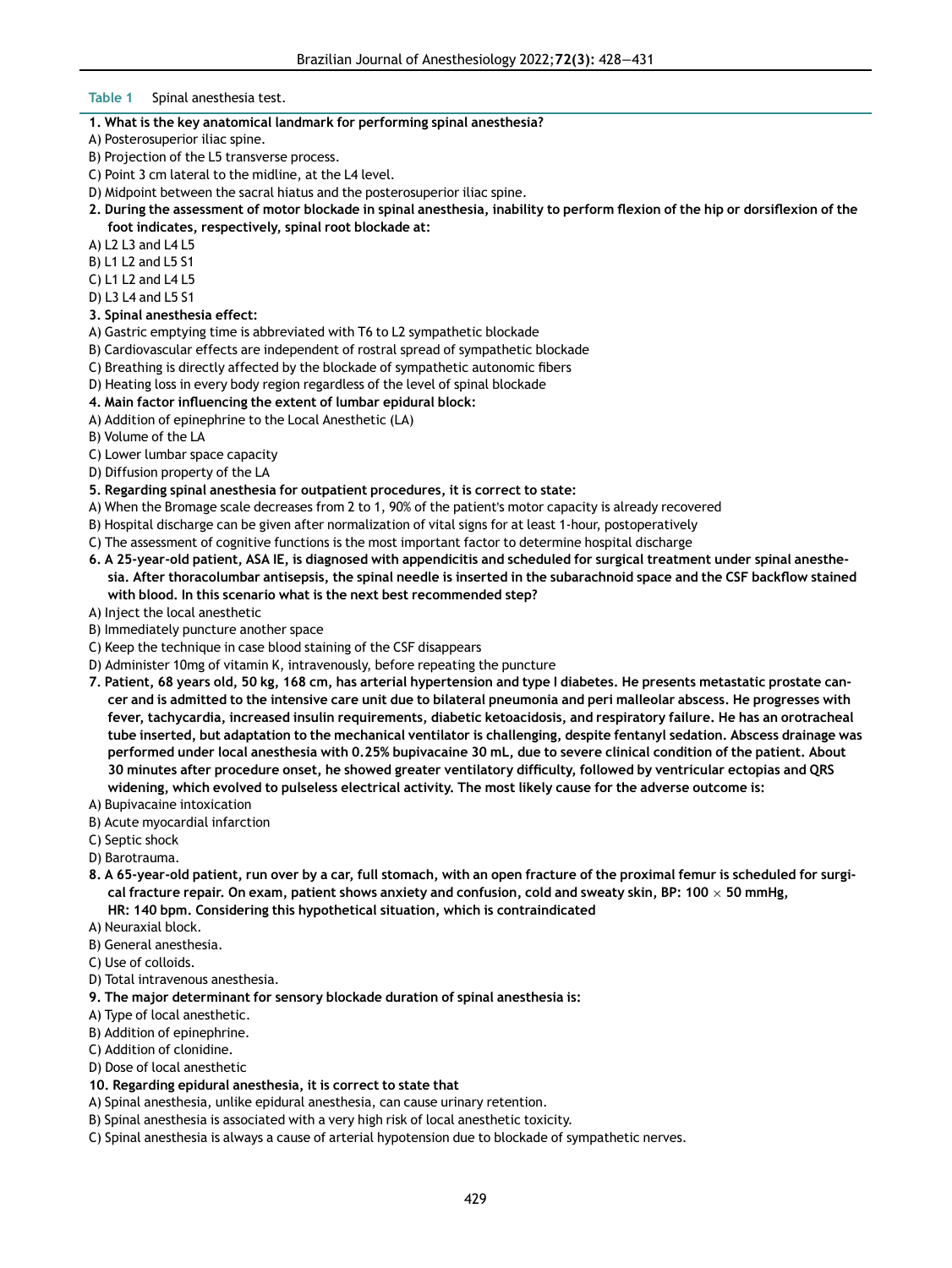D) When performing spinal anesthesia for adult patients, the spinal puncture must be performed below the L1 vertebra, while for pediatric patients it must be performed below the L3 vertebra to avoid spinal cord injury.

11. The local anesthetic spread in spinal anesthesia:

A) Is inversely proportional to the injection speed.

B) Is directly proportional to the specific weight of hyperbaric solutions.

C) Is directly proportional to the pressure of the cerebrospinal fluid.

D) Is inversely proportional to the injected volume.

12. The likely diagnosis for a patient who experienced respiratory arrest after epidural anesthesia is:

A) Inadvertent intravascular injection.

B) Total spinal anesthesia

C) Acute myocardial infarction.

D) Pulmonary embolism.

13. In spinal anesthesia, the first sensation that disappears is:

A) Thermal.

B) Proprioceptive.

C) Painful.

D) Pressure.

14. In performing and evaluating spinal anesthesia, it is correct to affirm that:

A) The umbilicus corresponds to the T8 dermatome.

B) The medial malleolus and medial surface of the foot correspond to the L5 dermatome.

C) The imaginary line connecting the iliac crests corresponds to the L3−L4 interspace.

D) The xiphoid appendix corresponds to the T4 dermatome.

15. Which of the following is a delayed spinal anesthesia complication, more common in pregnant women?

A) Bradycardia.

B) Hypotension.

C) Respiratory failure.

D) Headache.

Spearman's correlation coefficient was used to verify the relationship between continuous and discrete variables. The coefficient ranges from -1 to 1. Values close to extremes indicate a negative or positive correlation, respectively, and values close to zero indicate no correlation. The significance level adopted for the statistical tests was 5%.

The groups were similar in relation to the domains and components of quality of life assessed by the SF-36 (Short Form 36), except for the functional capacity domain, in which the control group had better mean results of 95.3 (or median = 100) vs. the intervention group mean results of 91.4 (median = 95.0),  $p = 0.0491$ , Mann-Whitney test. In this domain, the control group showed better performance to execute physical activities. No correlation was observed between the number of correct answers in the spinal anesthesia test and the domains and components of quality of life found in the groups.

The groups presented similar performance results on the spinal anesthesia test based on the number of correct answers in each question, excluding question number 9. The percentage of correct answers for that question in the intervention group was 78.1%, significantly higher than the 37.5% found in the control group ( $p = 0.0010$ , Chi-Square test). No statistically significant difference between the groups was observed for the remaining questions ( $p = 0.444$ , Mann-Whitney test). The percentage distribution of correct answers for question 9 in the spinal anesthesia test showed a significant difference ( $p = 0.0010$ , Chi-Square test).

The total number of correct answers in the intervention group (median = 9.43) was higher than in the control group (median = 8.96), albeit the difference observed was not statistically significant.

A sample size calculation was performed for the study. Considering the final test score as the main variable of the study and a power of 80%, we estimated that each group would require 46 students. Given participation of students was non-mandatory, there were 32 students in each group, thus the estimated sample size was not reached, which is a limiting factor for more generalized conclusions.

The third-year students who participated in the study have access to new technologies that are intensely present in their routine. Of the total number of students, we reached 58% of voluntary participation.

Individually, the performance of both groups was similar for all test questions, except for the duration of spinal anesthesia that is associated with the dose of local anesthetic injected. Our findings suggest that using an experimental model enables visual observation of drug spreading and helps understand that drug distribution can impact spinal anesthesia, which may demonstrate the validity of the proposed model.

When correlating the quality-of-life questionnaire results with those of the spinal anesthesia questionnaire, no direct association was found between the performance in the two tests in both groups. Thus, as expected, the two samples were shown to be similar and that they would not interfere in the study. In the present study, no conflicting differences were observed between the groups.

Both groups showed a similar performance regarding the spinal anesthesia test. Only test question number 9 revealed a significant difference between the groups ( $p = 0.0010$ ) with a higher rate of correct answers by the intervention group. Question 9 focused on the relationship between duration of spinal anesthesia and dose of local anesthetic (Question Answer D). Using the model that enabled visualization of drug dispersion allowed showing that drug spreading can affect spinal blockade duration.